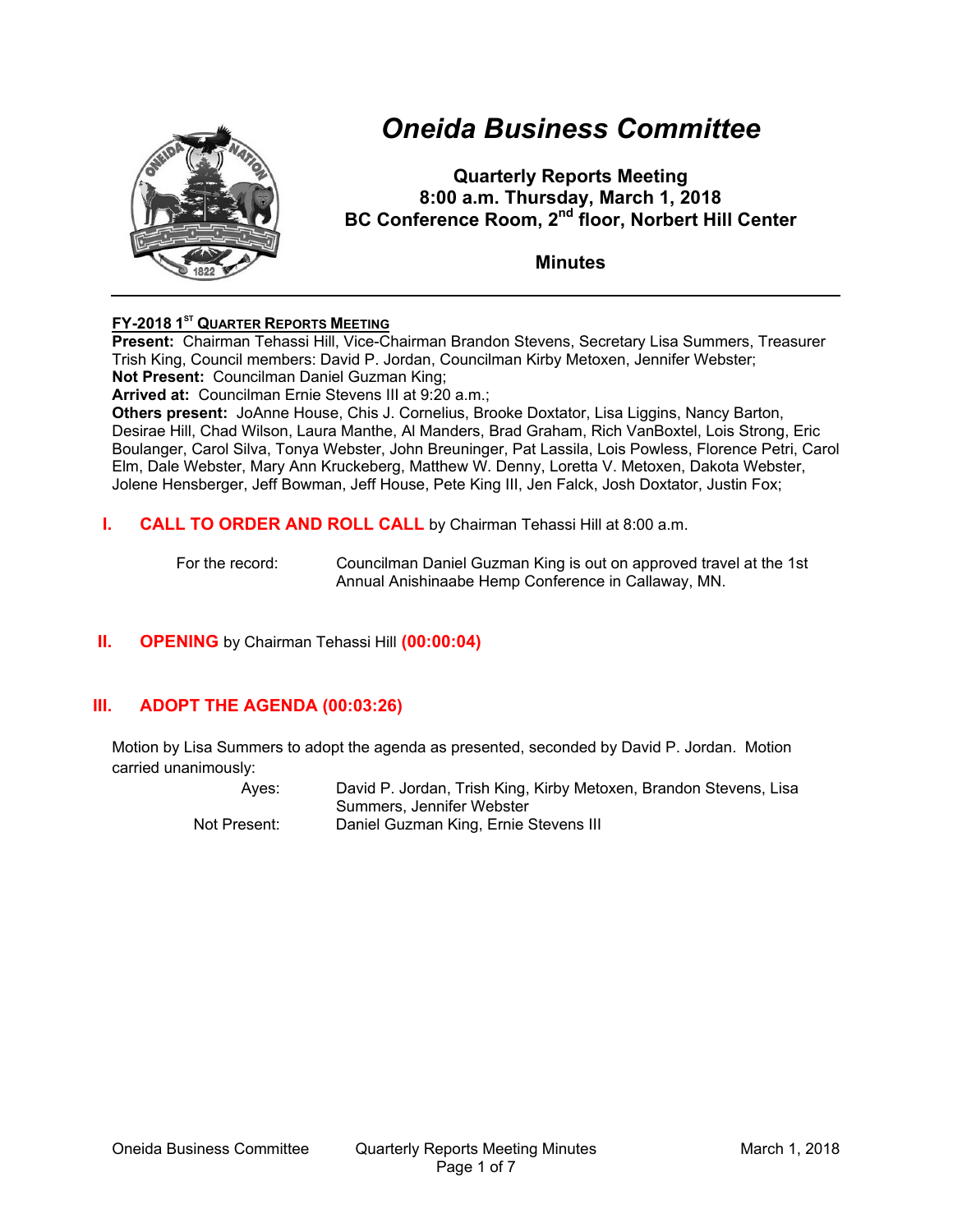# **IV. REPORTS**

## **A. APPOINTED BOARDS, COMMITTEES, COMMISSIONS**

## **1. Accept Anna John Residential Centered Care Community Board FY-2018 1st quarter report (00:03:55)**

Motion by Jennifer Webster to accept the Anna John Residential Centered Care Community Board FY-2018 1st quarter report, seconded by David P. Jordan. Motion carried unanimously:

> Ayes: David P. Jordan, Trish King, Kirby Metoxen, Brandon Stevens, Lisa Summers, Jennifer Webster Not Present: Daniel Guzman King, Ernie Stevens III

Motion by Lisa Summers to send the issue of including and clarifying representatives available for quarterly reporting in the Comprehensive Policy amendments to the Legislative Operating Committee, seconded by Jennifer Webster. Motion carried unanimously:

| Aves:        | David P. Jordan, Trish King, Kirby Metoxen, Brandon Stevens, Lisa |
|--------------|-------------------------------------------------------------------|
|              | Summers. Jennifer Webster                                         |
| Not Present: | Daniel Guzman King, Ernie Stevens III                             |

# **2. Accept Oneida Nation Arts Board FY-2018 1st quarter report (00:13:40)**

Motion by David P. Jordan to accept the Oneida Nation Arts Board FY-2018 1st quarter report, seconded by Trish King. Motion carried unanimously:

| Aves:        | David P. Jordan, Trish King, Kirby Metoxen, Brandon Stevens, Lisa |
|--------------|-------------------------------------------------------------------|
|              | Summers. Jennifer Webster                                         |
| Not Present: | Daniel Guzman King, Ernie Stevens III                             |

# **3. Accept Oneida Environmental Resources Board FY-2018 1st quarter report (00:19:38)**

Motion by David P. Jordan to accept the Oneida Environmental Resources Board FY-2018 1st quarter report, seconded by Lisa Summers. Motion carried unanimously:

| Aves:        | David P. Jordan, Trish King, Kirby Metoxen, Brandon Stevens, Lisa |
|--------------|-------------------------------------------------------------------|
|              | Summers, Jennifer Webster                                         |
| Not Present: | Daniel Guzman King, Ernie Stevens III                             |

*Secretary Summers departs at 8:34 a.m. Secretary Summers returns at 8:39 a.m. Councilman David P. Jordan departs at 8:40 a.m. Treasurer Trish King departs at 8:40 a.m. Councilman David P. Jordan returns at 8:42 a.m. Treasurer Trish King returns at 8:44 a.m.*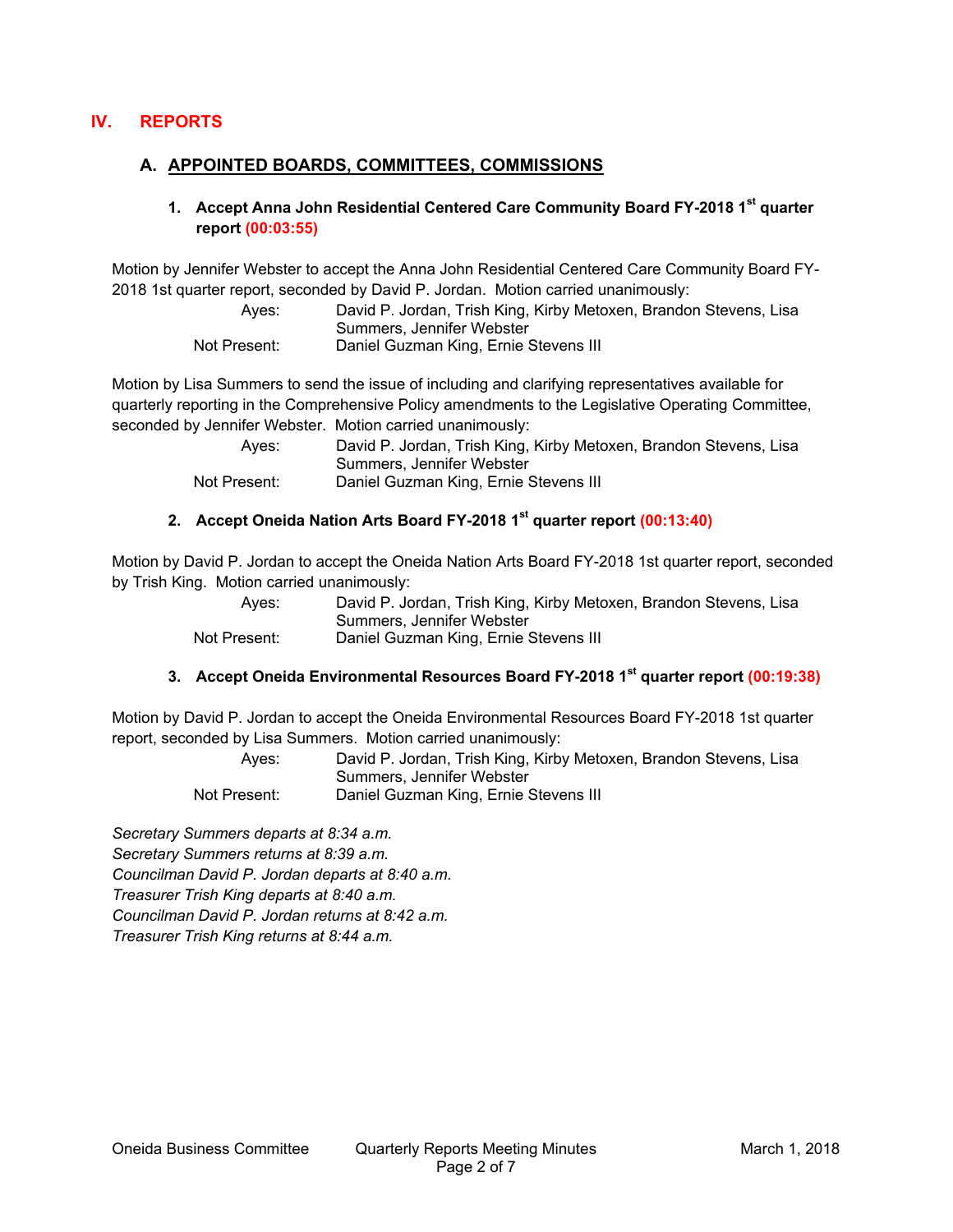# **4. Accept Oneida Community Library Board FY-2018 1st quarter report (00:50:25)**

Motion by Lisa Summers to accept the Oneida Community Library Board FY-2018 1st quarter report with the noted changes [list Chairman Hill as the primary liaison, list Council Jordan as the alternate liaison, and correct the spelling of Councilman Jordan's last name], seconded by Kirby Metoxen. Motion carried unanimously:

> Ayes: David P. Jordan, Trish King, Kirby Metoxen, Brandon Stevens, Lisa Summers, Jennifer Webster Not Present: Daniel Guzman King, Ernie Stevens III

## **5. Accept Oneida Personnel Commission FY-2018 1st quarter report (00:51:15)**

Motion by Kirby Metoxen to accept the Oneida Personnel Commission FY-2018 1st quarter report, seconded by Jennifer Webster. Motion carried with one abstention:

| Aves:        | David P. Jordan, Trish King, Kirby Metoxen, Brandon Stevens, Jennifer<br>Webster |
|--------------|----------------------------------------------------------------------------------|
| Abstained:   | Lisa Summers                                                                     |
| Not Present: | Daniel Guzman King, Ernie Stevens III                                            |

*Councilman Kirby Metoxen departs at 9:16 a.m. Councilman Ernie Stevens III arrives at 9:20 a.m.* 

#### **6. Accept Oneida Police Commission FY-2018 1st quarter report (01:16:30)**

Motion by David P. Jordan to accept the Oneida Police Commission FY-2018 1st quarter report, seconded by Lisa Summers. Motion carried unanimously:

| Ayes:        | David P. Jordan, Trish King, Brandon Stevens, Ernie Stevens III, Lisa |
|--------------|-----------------------------------------------------------------------|
|              | Summers. Jennifer Webster                                             |
| Not Present: | Daniel Guzman King, Kirby Metoxen                                     |

#### **7. Accept Oneida Pow-wow Committee FY-2018 1st quarter report (01:34:28)**

Motion by David P. Jordan to accept the Oneida Pow-wow Committee FY-2018 1st quarter report, seconded by Lisa Summers. Motion carried unanimously:

> Ayes: David P. Jordan, Trish King, Brandon Stevens, Ernie Stevens III, Lisa Summers, Jennifer Webster Not Present: Daniel Guzman King, Kirby Metoxen

*Councilman Kirby Metoxen III returns at 9:44 a.m.* 

## **8. Accept Oneida Nation Veterans Affairs Committee FY-2018 1st quarter report (01:41:53)**

Motion by Jennifer Webster to accept the Oneida Nation Veterans Affairs Committee FY-2018 1st quarter report, seconded by Lisa Summers. Motion carried unanimously:

| Aves:        | David P. Jordan, Trish King, Kirby Metoxen, Brandon Stevens, Ernie |
|--------------|--------------------------------------------------------------------|
|              | Stevens III. Lisa Summers. Jennifer Webster                        |
| Not Present: | Daniel Guzman King                                                 |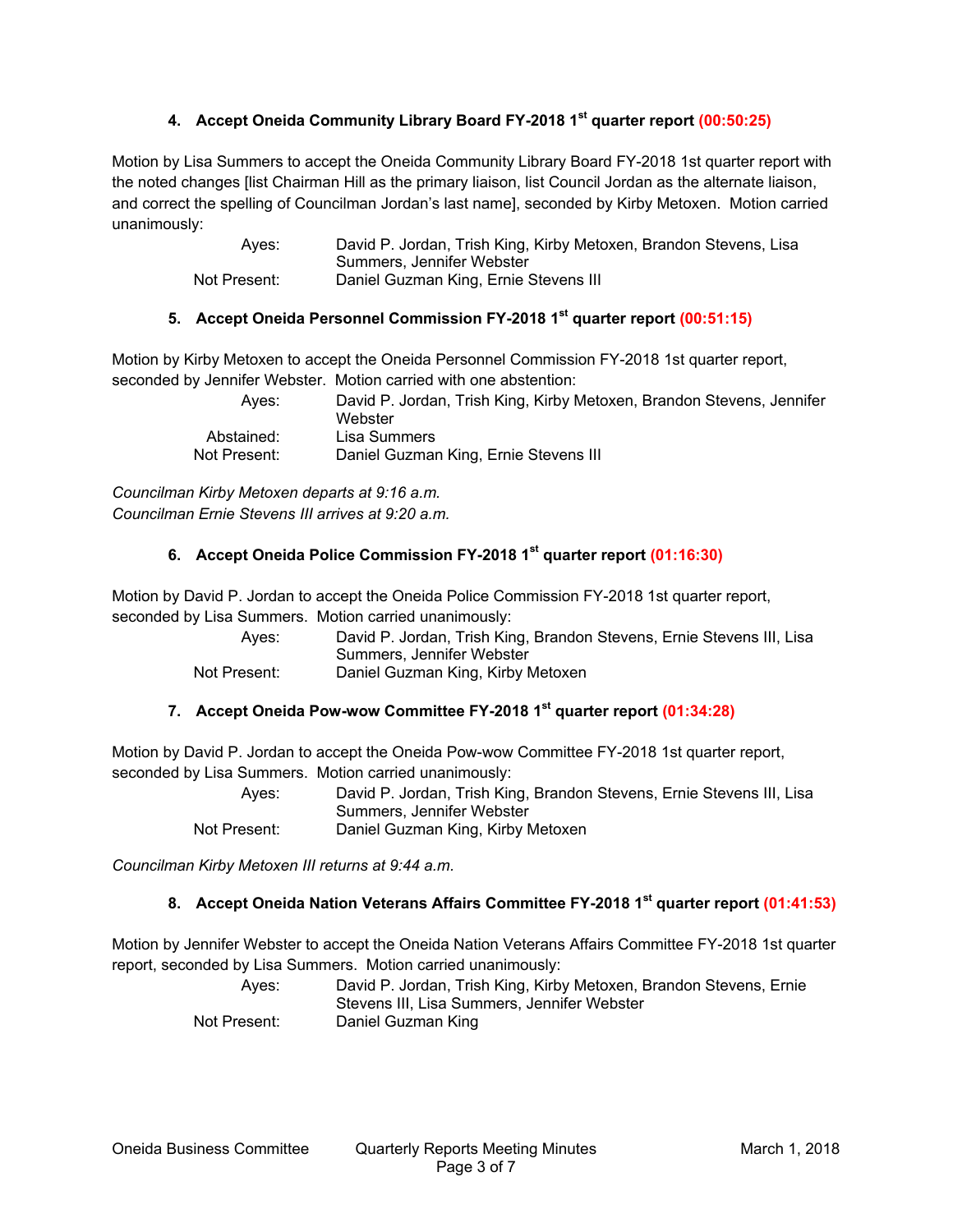# **9. Accept Southeastern Oneida Tribal Services Advisory Board FY-2018 1st quarter report (01:50:37)**

Motion by Brandon Stevens to accept the Southeastern Oneida Tribal Services Advisory Board FY-2018 1st quarter report, seconded by Lisa Summers. Motion carried unanimously:

> Ayes: David P. Jordan, Trish King, Kirby Metoxen, Brandon Stevens, Ernie Stevens III, Lisa Summers, Jennifer Webster Not Present: Daniel Guzman King

# **B. ELECTED BOARDS, COMMITTEES, COMMISSIONS**

#### **1. Accept Oneida Nation Commission on Aging FY-2018 1st quarter report (01:56:06)**

Motion by David P. Jordan to accept the Oneida Nation Commission on Aging FY-2018 1st quarter report, seconded by Lisa Summers. Motion carried unanimously:

| Aves:        | David P. Jordan, Trish King, Kirby Metoxen, Brandon Stevens, Ernie |
|--------------|--------------------------------------------------------------------|
|              | Stevens III, Lisa Summers, Jennifer Webster                        |
| Not Present: | Daniel Guzman King                                                 |

*Scheduled break taken from 10:20 a.m. to 10:45 a.m. Called to order by Chairman Tehassi Hill at 10:45 a.m.* 

#### *Roll call for the record:*

*Present: Chairman Tehassi Hill, Vice-Chairman Brandon Stevens, Treasurer Trish King, Council members: David P. Jordan, Kirby Metoxen, Ernie Stevens III, Jennifer Webster;* 

#### **2. Accept Oneida Gaming Commission FY-2018 1st quarter report (02:19:55)**

Motion by David P. Jordan to accept the Oneida Gaming Commission FY-2018 1st quarter report, seconded by Jennifer Webster. Motion carried unanimously:

> Ayes: David P. Jordan, Trish King, Kirby Metoxen, Brandon Stevens, Ernie Stevens III, Jennifer Webster

Not Present: Daniel Guzman King, Lisa Summers

*Councilman Ernie Stevens III departs at 10:54 a.m. Treasurer Trish King departs at 10:55 a.m. Councilman Ernie Stevens III returns at 10:56 a.m. Councilman Ernie Stevens III departs at 10:57 a.m. Secretary Lisa Summers arrives at 10:59 a.m. Treasurer Trish King returns at 11:00 a.m. Councilman Ernie Stevens III returns at 11:01 a.m.*

#### **3. Accept Oneida Land Claims Commission FY-2018 1st quarter report (02:35:07)**

Motion by Lisa Summers to accept the Oneida Land Claims Commission FY-2018 1st quarter report, seconded by David P. Jordan. Motion carried unanimously:

| Aves:        | David P. Jordan, Trish King, Kirby Metoxen, Brandon Stevens, Ernie |
|--------------|--------------------------------------------------------------------|
|              | Stevens III, Lisa Summers, Jennifer Webster,                       |
| Not Present: | Daniel Guzman King                                                 |

*Secretary Lisa Summers departs at 11:18 a.m.*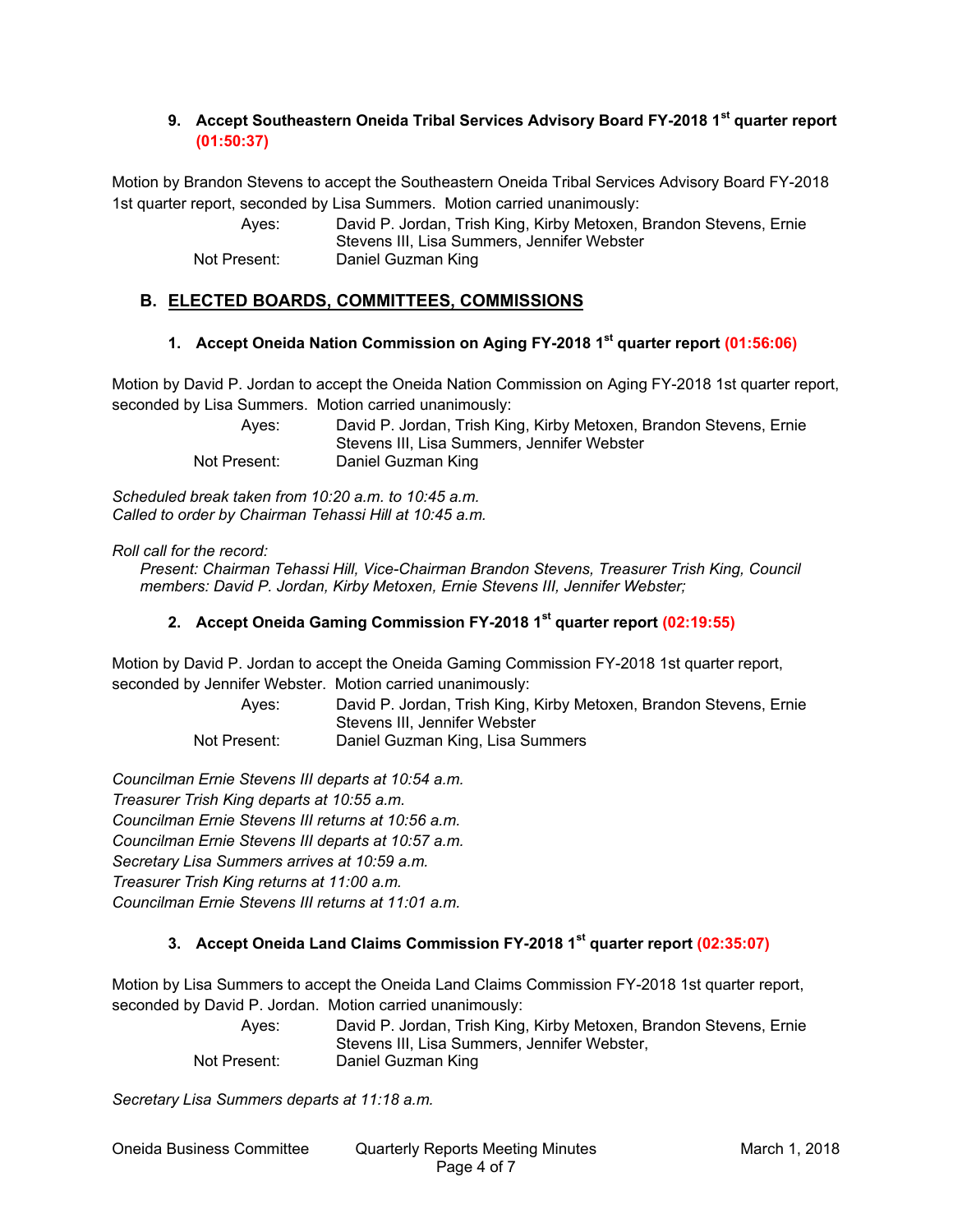*Secretary Lisa Summers returns at 11:20 a.m.* 

## **4. Accept Oneida Nation School Board FY-2018 1st quarter report (02:54:48)**

Motion by Brandon Stevens to accept the Oneida Nation School Board FY-2018 1st quarter report, seconded by Lisa Summers. Motion carried unanimously:

| Aves:        | David P. Jordan, Trish King, Kirby Metoxen, Brandon Stevens, Ernie |
|--------------|--------------------------------------------------------------------|
|              | Stevens III, Lisa Summers, Jennifer Webster,                       |
| Not Present: | Daniel Guzman King                                                 |

# **5. Accept Oneida Election Board FY-2018 1st quarter report (02:33:30)**

Motion by Jennifer Webster to accept the Oneida Election Board FY-2018 1st quarter report, seconded by David P. Jordan. Motion carried unanimously:

> Ayes: David P. Jordan, Kirby Metoxen, Brandon Stevens, Jennifer Webster,<br>Not Present: Daniel Guzman King, Trish King, Ernie Stevens III, Lisa Summers Daniel Guzman King, Trish King, Ernie Stevens III, Lisa Summers

## **6. Defer Oneida Land Commission FY-2018 1st quarter report (03:02:44)**

Motion by David P. to defer the Oneida Land Commission FY-2018 1st quarter report to the March 14, 2018, regular Business Committee meeting, seconded by Jennifer Webster. Motion carried unanimously:

| Aves:        | David P. Jordan, Trish King, Kirby Metoxen, Brandon Stevens, Ernie |
|--------------|--------------------------------------------------------------------|
|              | Stevens III, Lisa Summers, Jennifer Webster,                       |
| Not Present: | Daniel Guzman King                                                 |

Amendment to the main motion by Kirby Metoxen to withhold stipends payments until the Oneida Land Commission FY-2018 1st quarter report is submitted, seconded by Lisa Summers. Motion carried with one opposed:

| Aves:        | David P. Jordan, Kirby Metoxen, Brandon Stevens, Ernie Stevens III, |
|--------------|---------------------------------------------------------------------|
|              | Lisa Summers, Jennifer Webster,                                     |
| Opposed:     | Trish Kina                                                          |
| Not Present: | Daniel Guzman King                                                  |

*Scheduled break taken from 11:40 a.m. to 1:30 p.m. Called to order by Chairman Tehassi Hill at 1:32 p.m.* 

*Roll call for the record:* 

*Present: Chairman Tehassi Hill, Vice-Chairman Brandon Stevens, Treasurer Trish King, Council members: David P. Jordan, Kirby Metoxen, Ernie Stevens III, Jennifer Webster;* 

# **C. CORPORATE BOARDS**

## **1. Accept Bay Bancorporation, Inc. FY-2018 1st quarter report (03:14:17)**

Motion by Jennifer Webster to accept the accept Bay Bancorporation, Inc. FY-2018 1st quarter report, seconded by David P. Jordan. Motion carried unanimously:

Ayes: David P. Jordan, Trish King, Kirby Metoxen, Brandon Stevens, Ernie Stevens III, Jennifer Webster, Not Present: Daniel Guzman King, Lisa Summers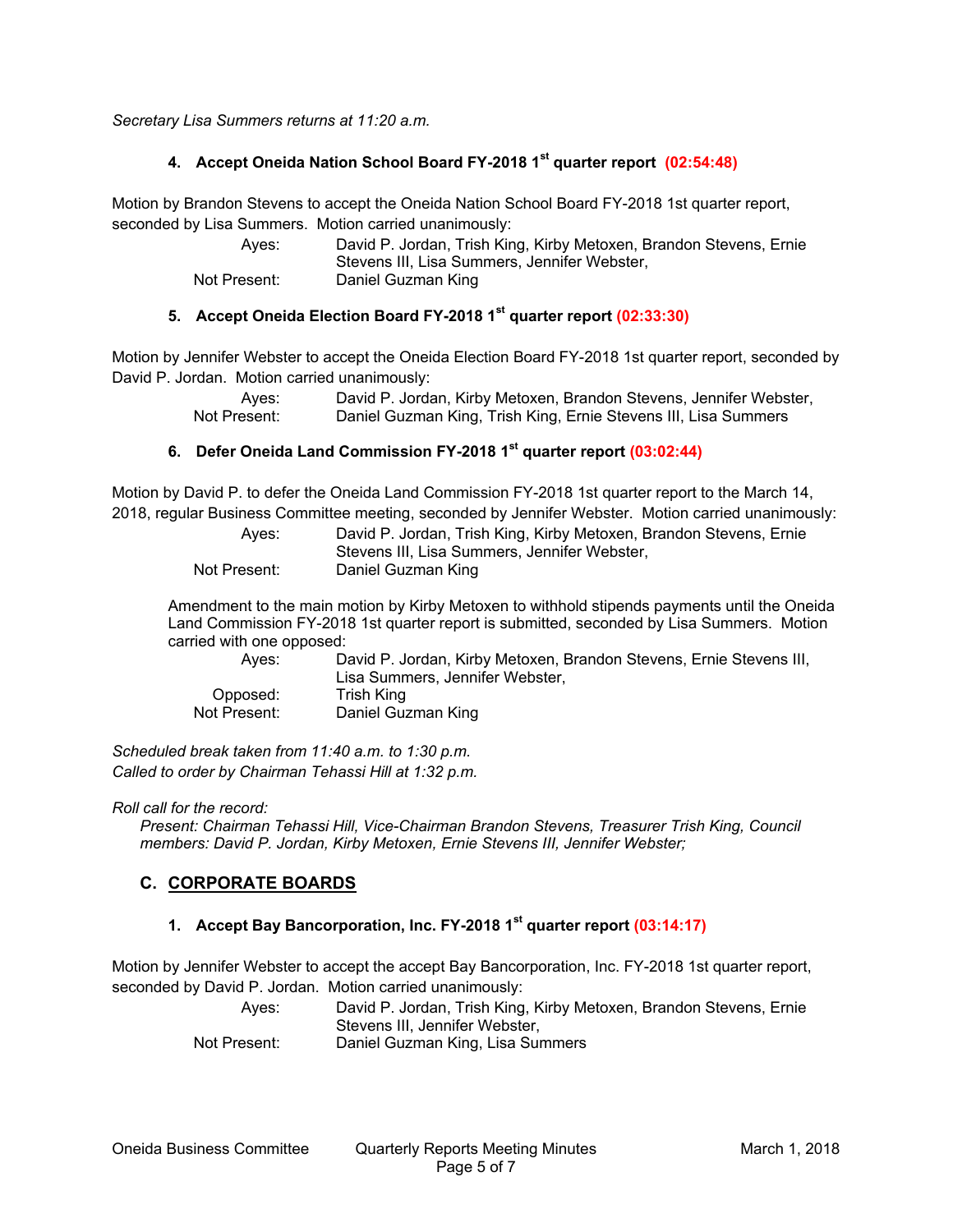# **2. Accept Oneida ESC Group, LLC. FY-2018 1st quarter report (03:19:19)**

Motion by David P. Jordan to accept the Oneida ESC Group, LLC. FY-2018 1st quarter report, seconded by Ernie Stevens III. Motion carried unanimously:

| Aves:        | David P. Jordan, Trish King, Kirby Metoxen, Brandon Stevens, Ernie |
|--------------|--------------------------------------------------------------------|
|              | Stevens III. Jennifer Webster.                                     |
| Not Present: | Daniel Guzman King, Lisa Summers                                   |

## **3. Accept Oneida Seven Generations Corporation FY-2018 1st quarter report (03:22:35)**

Motion by Jennifer Webster to accept the Oneida Seven Generations Corporation FY-2018 1st quarter report, seconded by Kirby Metoxen. Motion carried unanimously:

> Ayes: David P. Jordan, Trish King, Kirby Metoxen, Brandon Stevens, Ernie Stevens III, Jennifer Webster, Not Present: Daniel Guzman King, Lisa Summers

## **4. Accept Oneida Airport Hotel Corporation FY-2018 1st quarter report (04:22:57)**

Motion by Jennifer Webster to accept the Oneida Airport Hotel Corporation FY-2018 1st quarter report, seconded by David P. Jordan. Motion carried unanimously:

| Aves:        | David P. Jordan, Trish King, Kirby Metoxen, Brandon Stevens, Ernie |
|--------------|--------------------------------------------------------------------|
|              | Stevens III. Lisa Summers. Jennifer Webster.                       |
| Not Present: | Daniel Guzman King                                                 |

## **5. Accept Oneida Golf Enterprise Corporation FY-2018 1st quarter report (04:04:43)**

Motion by Brandon Stevens to accept the Oneida Golf Enterprise Corporation FY-2018 1st quarter report, seconded by Lisa Summers. Motion carried unanimously:

| Aves:        | David P. Jordan, Trish King, Kirby Metoxen, Brandon Stevens, Ernie |
|--------------|--------------------------------------------------------------------|
|              | Stevens III, Lisa Summers, Jennifer Webster,                       |
| Not Present: | Daniel Guzman King                                                 |

#### **D. STANDING COMMITTEES**

## **1. Accept Community Development Planning Committee FY-2018 1st quarter report (3:32:33)**

Motion by Jennifer Webster to accept the Community Development Planning Committee FY-2018 1st quarter report, seconded by David P. Jordan. Motion carried unanimously:

> Ayes: David P. Jordan, Trish King, Kirby Metoxen, Brandon Stevens, Ernie Stevens III, Jennifer Webster, Not Present: Daniel Guzman King, Lisa Summers

*Secretary Lisa Summers arrives at 1:59 p.m.*